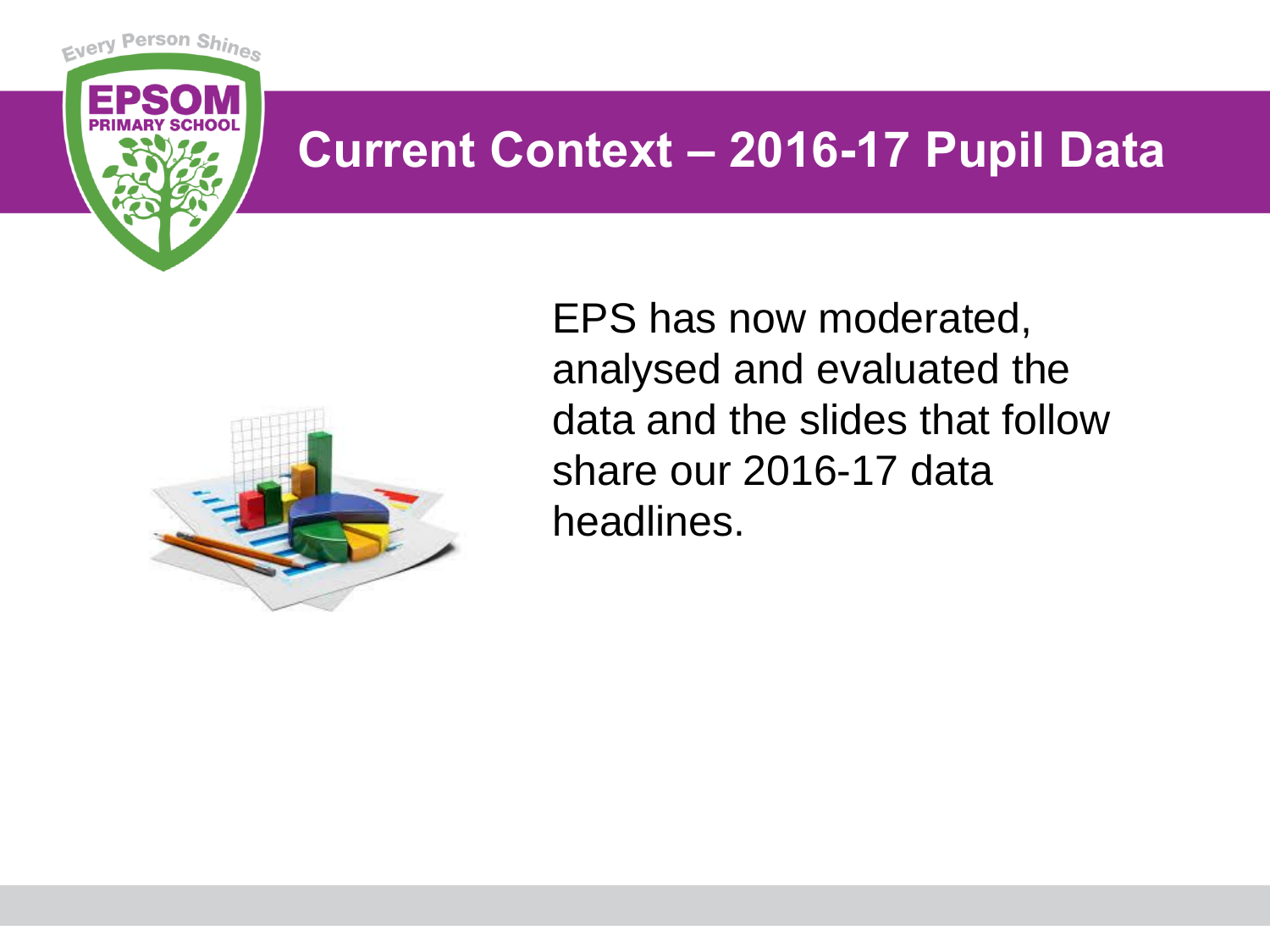

## **EPS Current Context - Pupil Roll**

| 2015/2016                   |     | 2013/2014                   |     | 2013/2014      |     | 2012/2013         |     | 2011/2012         |     | 2010/2011      |     |
|-----------------------------|-----|-----------------------------|-----|----------------|-----|-------------------|-----|-------------------|-----|----------------|-----|
| <b>First Steps</b><br>(2YO) | 27  | <b>First Steps</b><br>(2YO) | 30  |                |     |                   |     |                   |     |                |     |
| Foundation                  | 199 | Foundation                  | 164 | Foundation     | 135 | <b>Foundation</b> | 107 | <b>Foundation</b> | 112 | Foundation     | 118 |
| <b>Infants</b>              | 175 | Infants                     | 144 | Infants        | 121 | Infants           | 123 | Infants           | 96  | Infants        | 86  |
| <b>Juniors</b>              | 236 | <b>Juniors</b>              | 233 | <b>Juniors</b> | 231 | <b>Juniors</b>    | 223 | <b>Juniors</b>    | 228 | <b>Juniors</b> | 220 |
| Total on roll               | 610 | Total on roll               | 571 | Total on roll  | 487 | Total on roll     | 453 | Total on roll     | 436 | Total on roll  | 424 |

| 2016/2017                   |     |  |  |  |  |
|-----------------------------|-----|--|--|--|--|
| <b>First Steps</b><br>(2YO) | 27  |  |  |  |  |
| <b>Foundation</b>           | 179 |  |  |  |  |
| <b>Infants</b>              | 178 |  |  |  |  |
| <b>Juniors</b>              | 265 |  |  |  |  |
| <b>Total on roll</b>        | 622 |  |  |  |  |

This is an additional 169 pupils since 2012/13 – equivalent of 5.5 new classes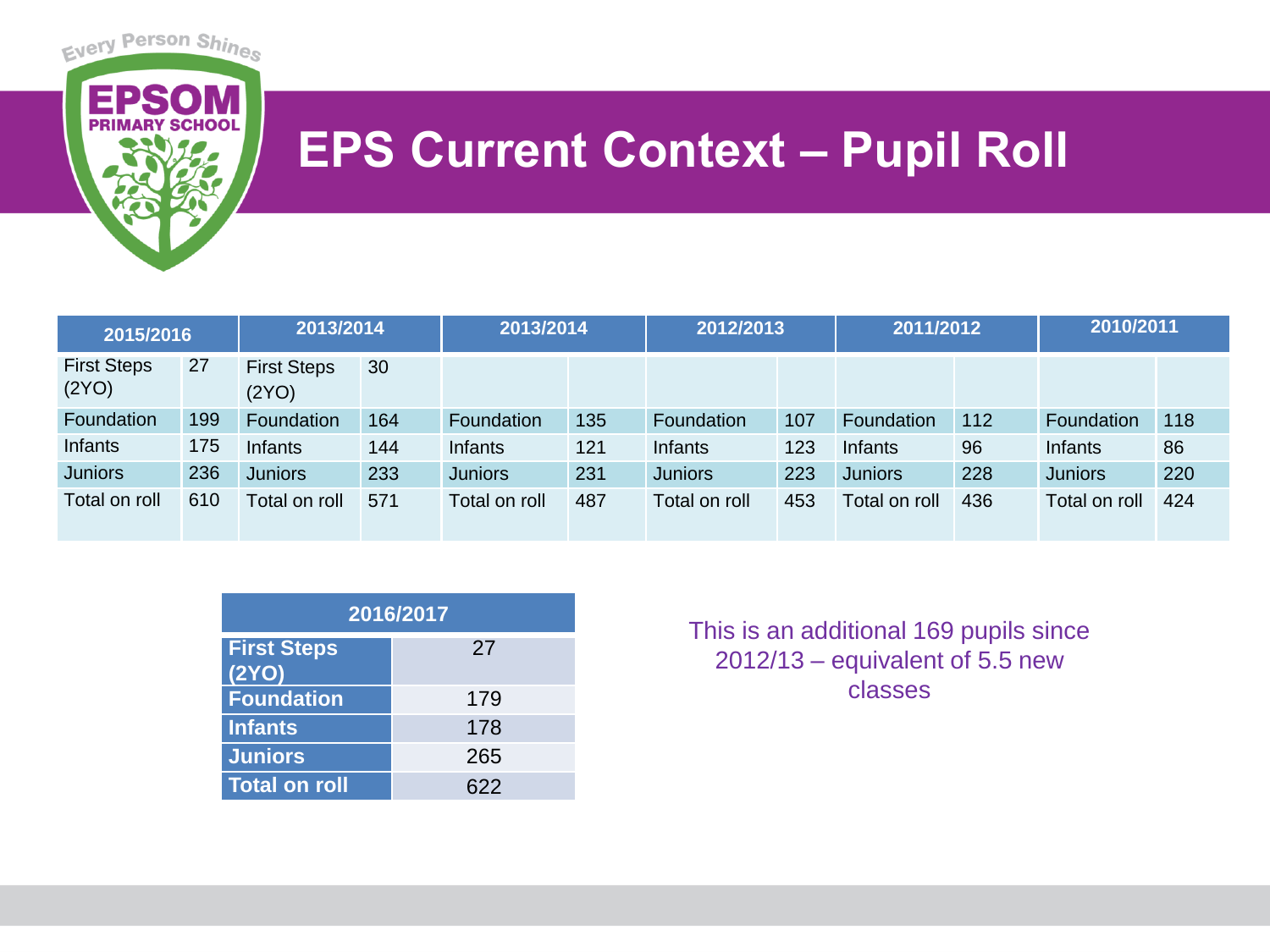## **Applications for a Reception Place**

| <b>Choices</b>  | 2017<br>(60)   | 2016<br>(60)   | 2015<br>(90)   | 2014<br>(90)   | 2013<br>(90)   | 2012<br>(60)   | 2011<br>(60) | 2010<br>(60)             | 2009<br>(60)             |
|-----------------|----------------|----------------|----------------|----------------|----------------|----------------|--------------|--------------------------|--------------------------|
| 1 <sup>st</sup> | 94             | 58             | 53             | 50             | 45             | 31             | 44           | 33                       | 32                       |
| 2 <sub>nd</sub> | 26             | 20             | 30             | 23             | 32             | 32             | 22           | 12                       | 11                       |
| 3 <sup>rd</sup> | 35             | 51             | 39             | 34             | 43             | 38             | 33           | 23                       | 21                       |
| 4 <sup>th</sup> | 27             | 46             | 45             | 31             | $\overline{0}$ | $\overline{0}$ |              | $\overline{\phantom{0}}$ | $\overline{\phantom{a}}$ |
| 5 <sup>th</sup> | $\overline{0}$ | $\overline{O}$ | $\mathbf 1$    | $\overline{0}$ | $\mathbf 1$    | $\overline{0}$ |              |                          | $\overline{\phantom{a}}$ |
| 6 <sup>th</sup> | $\overline{0}$ | $\overline{O}$ | $\overline{O}$ | $\overline{0}$ | $\mathbf 1$    | $\overline{0}$ |              |                          |                          |
| <b>Total</b>    | 182            | 175            | 168            | 138            | 122            | 101            | 99           | 68                       | 64                       |

An increase of 203%

Every Person Shines

**EPS** 

**PRI**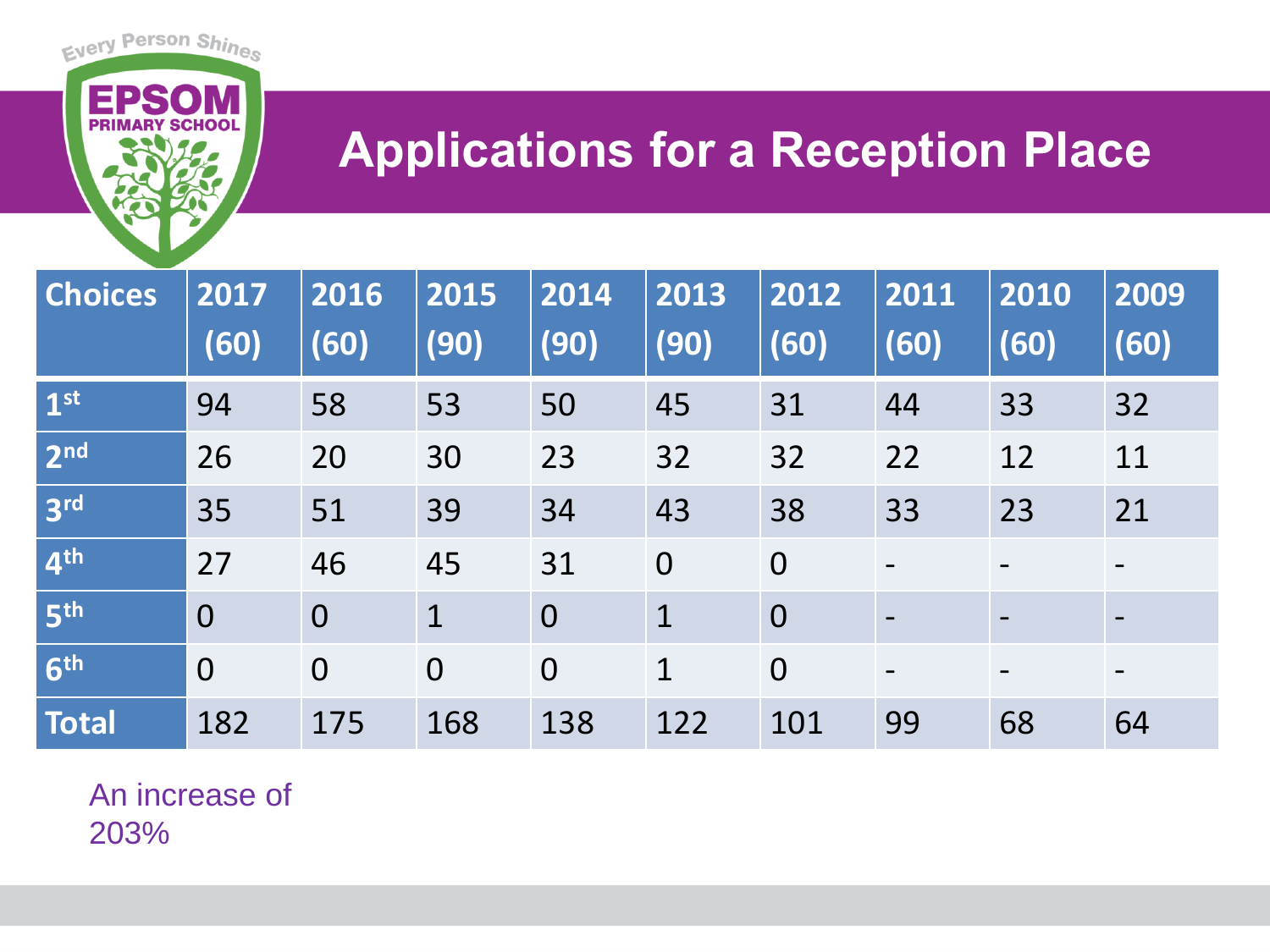

## **What does our current data look like?**

## Attainment - 2016/17

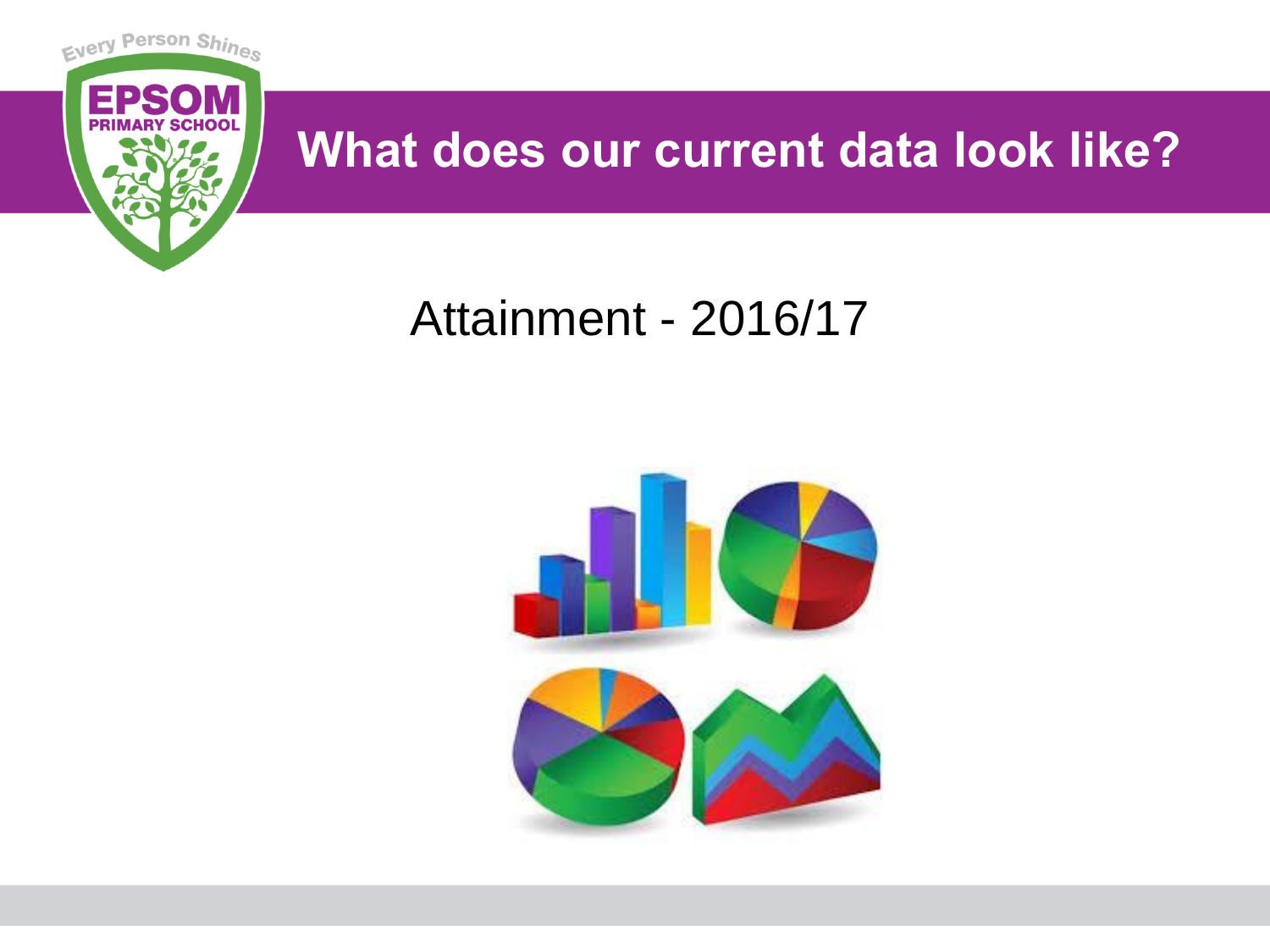

# **Attainment EYFS and Phonics check**

| <b>GLD</b>      |     |
|-----------------|-----|
| 2015-2016       | 68% |
| <b>National</b> | 69% |
| 2016-17         | 69% |

% of children achieving a Good Level of Development was in line with National.

% of children passing the Y1 phonics check was broadly in line with National.

% of children passing the Y2 phonics retake was above National.

| <b>Phonics check</b> |        |        |  |  |  |
|----------------------|--------|--------|--|--|--|
|                      | Year 1 | Year 2 |  |  |  |
| 2015-2016            | 79%    | 94%    |  |  |  |
| <b>National</b>      | 80%    | 67%    |  |  |  |
| 2016-17              | 78%    | 89%    |  |  |  |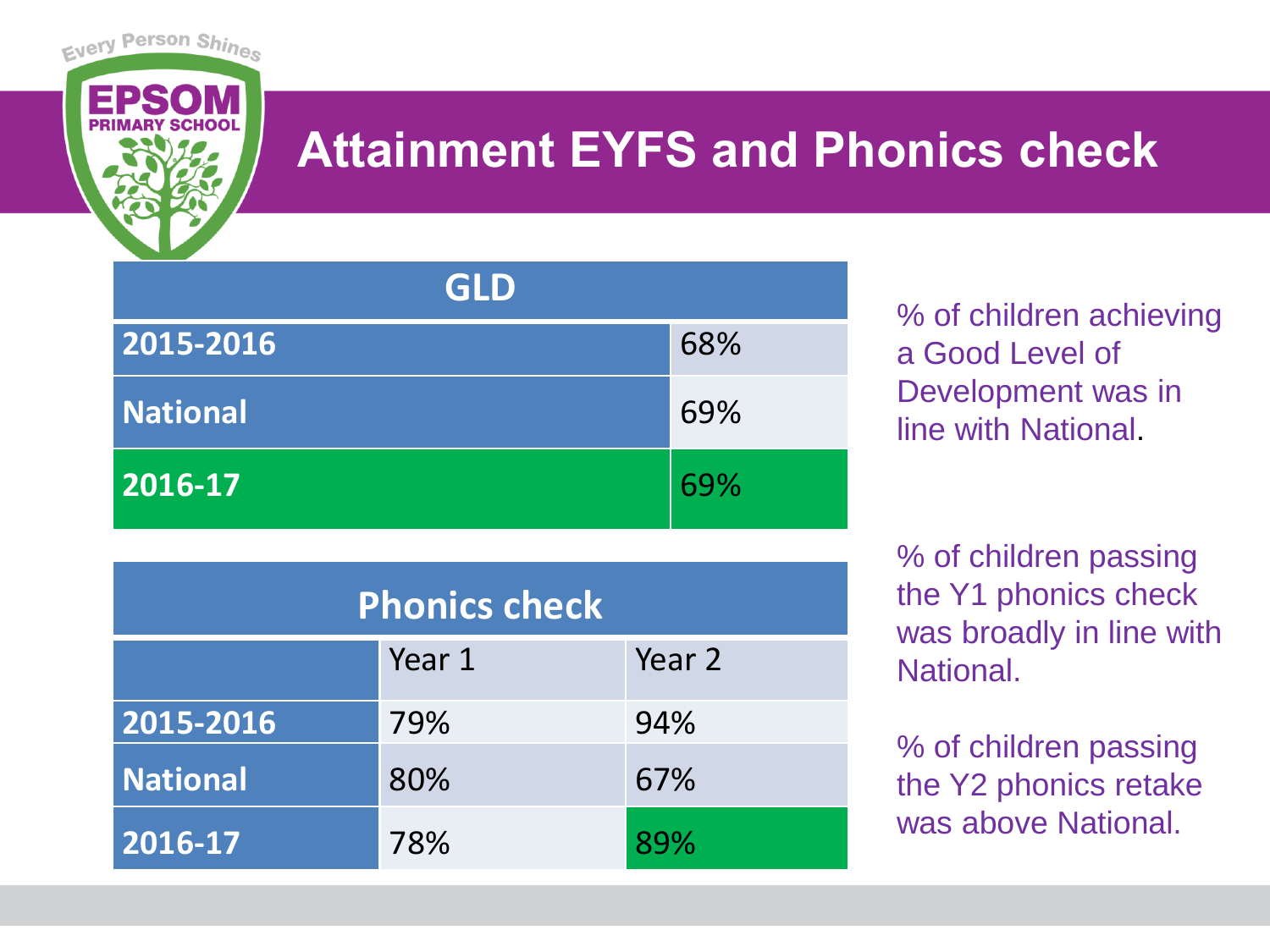

## **End of KS1 data**

| KS1                             | <b>Reading</b> | <b>Writing</b> | <b>Maths</b> |
|---------------------------------|----------------|----------------|--------------|
| 2015-16                         | 68%            | 55%            | 72%          |
| <b>National Average</b><br>2017 | 76%            | 68%            | 75%          |
| 2016-17                         | 60%            | 51%            | 60%          |

2016-2017 results are not typical for children at the end of KS1 at EPS. KS1 assessment and moderation will be a high focus area for 2017-2018.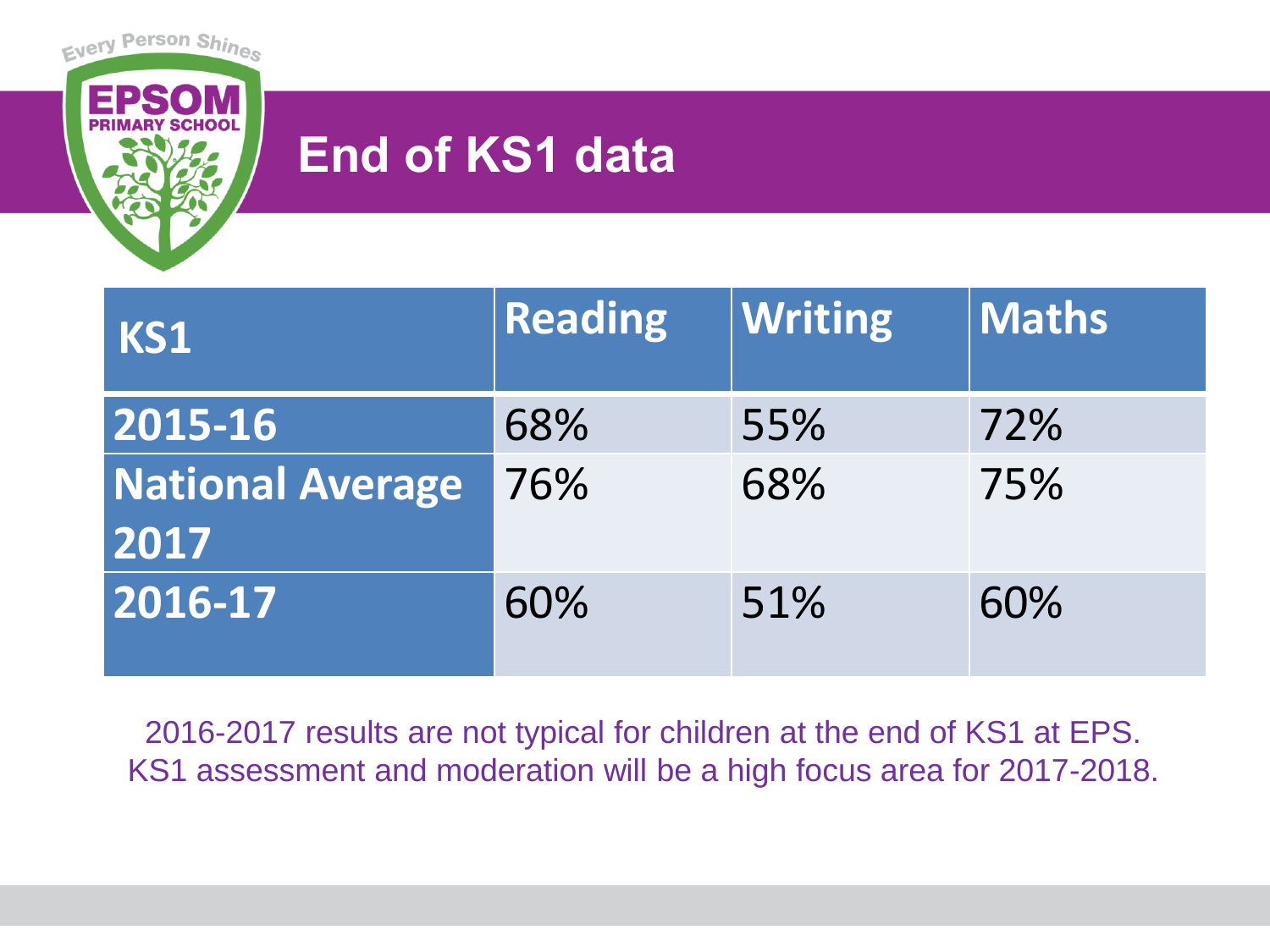

# **End of KS1 data for our Pupil Premium children**

| <b>Key Stage 1</b> | <b>Summer 2016</b> |     | Summer 2017 |     | <b>National 2016</b> |                   |
|--------------------|--------------------|-----|-------------|-----|----------------------|-------------------|
|                    | <b>PP</b>          | All | PP          | All | <b>PP</b>            | $\underline{All}$ |
| <b>Maths</b>       | 43%                | 72% | 48%         | 60% | 58%                  | 75%               |
| <b>Writing</b>     | 53%                | 55% | 29%         | 51% | 50%                  | 68%               |
| <b>Reading</b>     | 53%                | 69% | 48%         | 60% | 60%                  | 77%               |

Attainment for our Pupil premium children has increased in Maths. The gap between our Pupil premium children and other children has decreased in Maths and Reading since Summer 2016.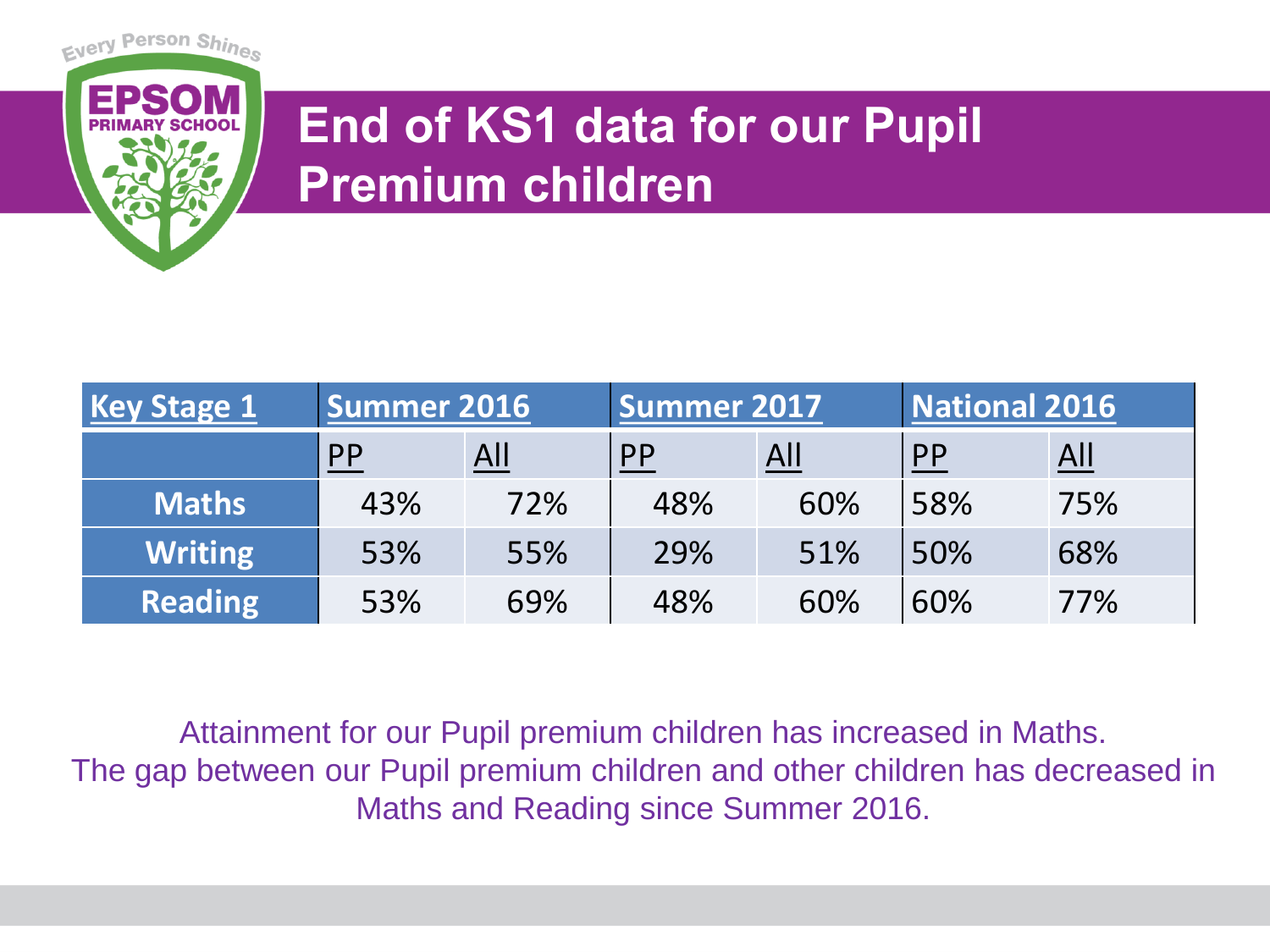

## **KS1 Greater depth**

|                | <b>KS1 EPS 2016</b> | <b>KS1 EPS 2017</b> | <b>KS1 National Average</b><br>2016<br>$(2017)$ TBA) |
|----------------|---------------------|---------------------|------------------------------------------------------|
| <b>Reading</b> | $1\%$               | 13%                 | 24%                                                  |
| <b>Writing</b> | 7%                  | 9%                  | 13%                                                  |
| <b>Maths</b>   | 0%                  | 7%                  | 18%                                                  |

A high focus on our HAMA provision has impacted positively on outcomes, increasing % of children achieving greater depth this year at the end of KS1.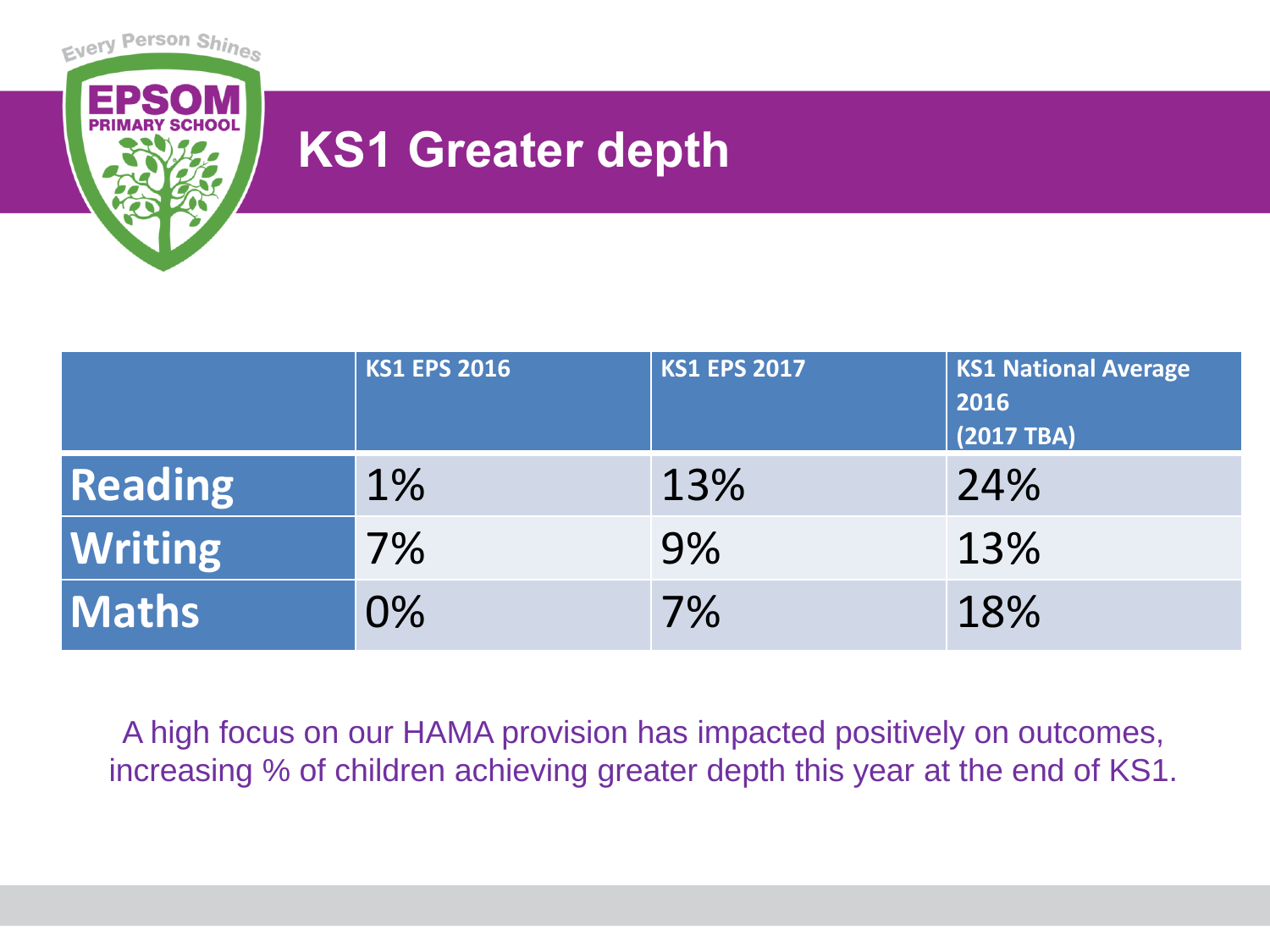

## **End of KS2 data**

|                | 2015-16 at      | 2016-17 at      | <b>National 2017</b> |
|----------------|-----------------|-----------------|----------------------|
|                | <b>Expected</b> | <b>Expected</b> |                      |
|                | <b>Standard</b> | <b>Standard</b> |                      |
| <b>Maths</b>   | 65%             | 75%             | Nat. 75%             |
| <b>Reading</b> | 50%             | 65%             | Nat. 71%             |
| <b>Writing</b> | 55%             | 67%             | Nat. 76%             |
| <b>GPS</b>     | 75%             | 70%             | Nat. 77%             |

2016 results were not typical; only 40% of this cohort began with us in Reception. Our home-grown children achieved significantly above national averages.

2016-2017 results show that significant progress has been made. Teachers skilfully adapted teaching to ensure that accelerated progress was made.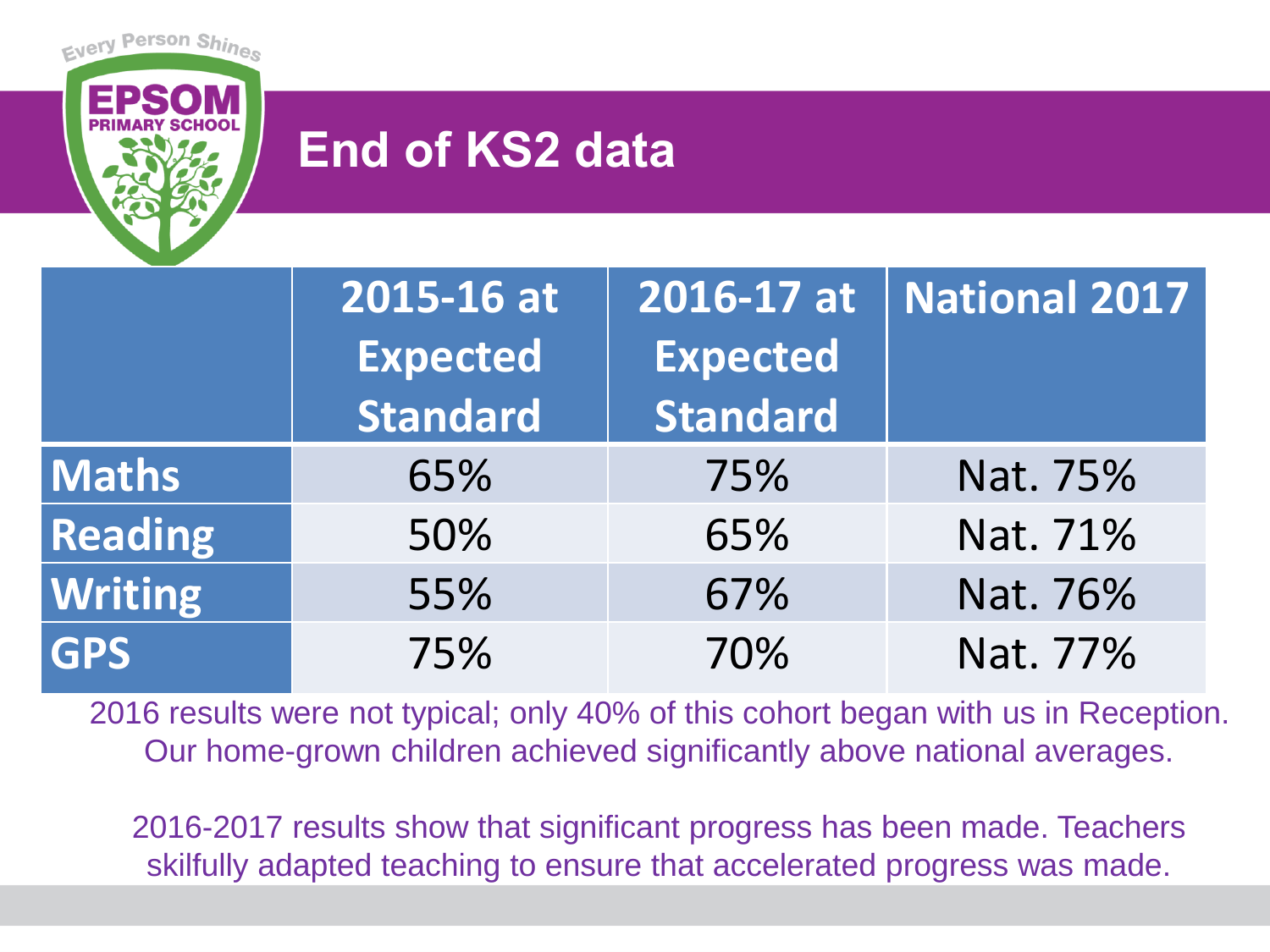## **Working at Greater Depth at KS2**

Every Person Shine

|                | 2016   | 2017   | 2016            |
|----------------|--------|--------|-----------------|
|                | School | School | <b>National</b> |
| <b>Maths</b>   | 12%    | 23%    | 17%             |
| <b>Reading</b> | 5%     | 28%    | 19%             |
| <b>Writing</b> | 13%    | 12%    | 15%             |
| <b>GPS</b>     | 22%    | 35%    | 22%             |

A high focus on our HAMA provision has significantly impacted on outcomes, increasing % of children achieving greater depth this year at the end of KS2. Our KS2 results for Greater Depth are above 2016 National figures.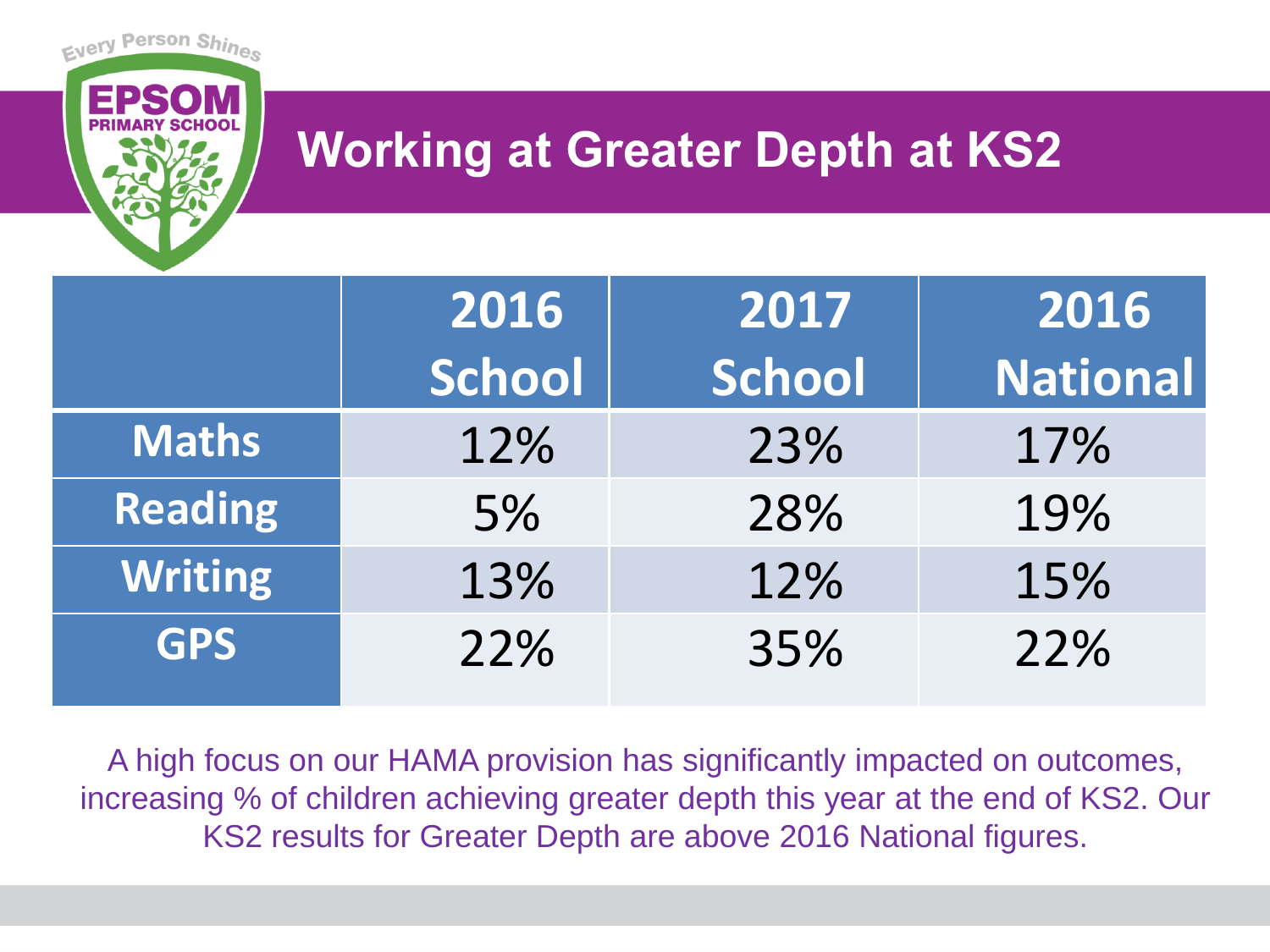

### **End of KS2 data – scaled scores**

|                | % of children who        | % of children who        | % of children who        |
|----------------|--------------------------|--------------------------|--------------------------|
|                | achieved scaled score of | achieved scaled score of | achieved scaled score of |
|                | 100 or more              | 105 or more              | 110 or more              |
| <b>Maths</b>   | 83%                      | 50%                      | 23%                      |
| <b>Reading</b> | 73%                      | 52%                      | 28%                      |
| <b>Writing</b> | 70%                      | 52%                      | 18%                      |

**Scaled scores:** a score of 100 means the expected standard had been reached. The scaled score above this demonstrates that those children who reached the standard did so with high scores.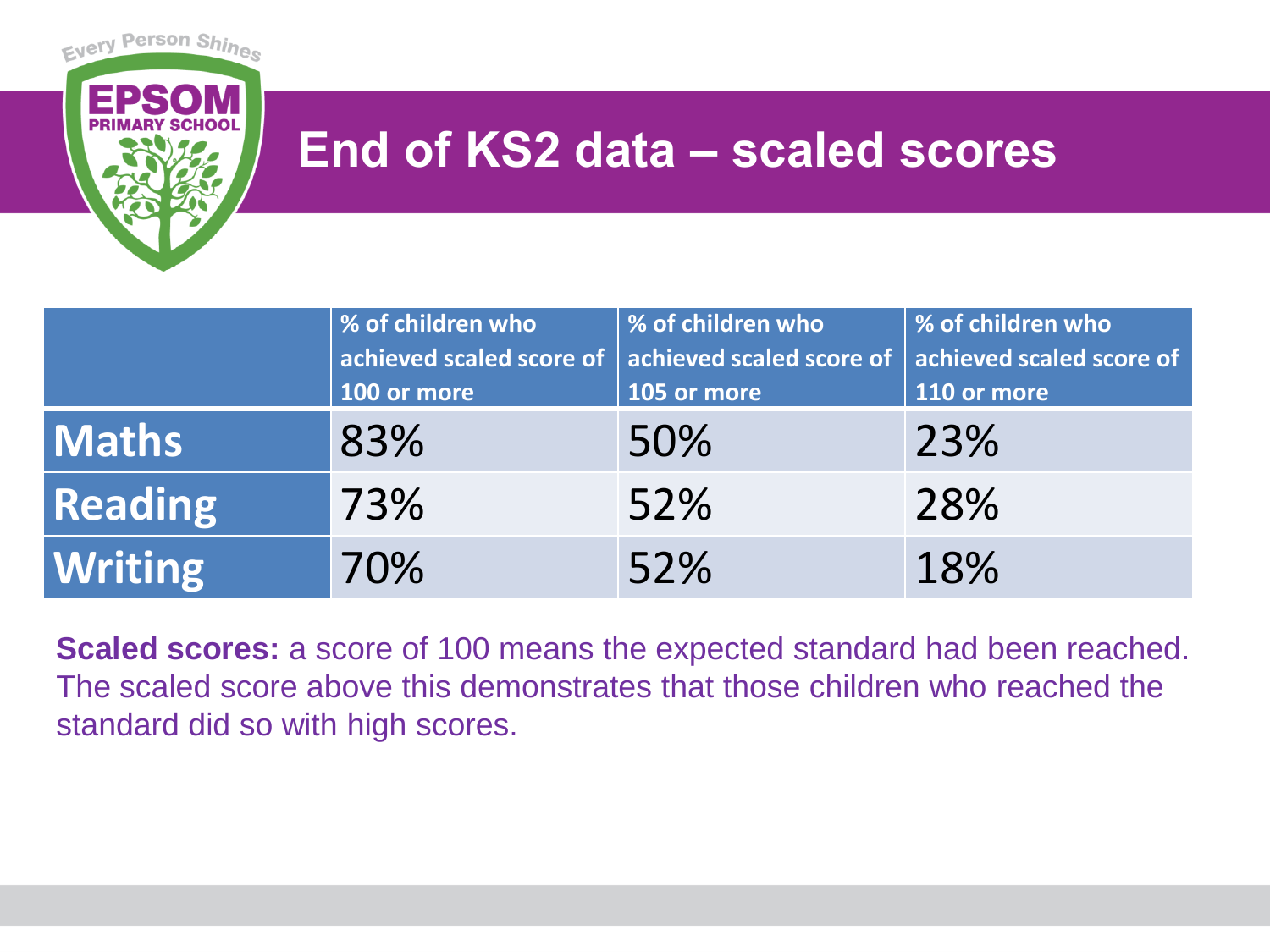

# **End of KS2 data for our Pupil Premium children**

| <b>Key Stage 2</b> | Summer 2016 |            | <b>Summer 2017</b> |                   | National 2016             |            |
|--------------------|-------------|------------|--------------------|-------------------|---------------------------|------------|
|                    | <b>PP</b>   | <u>All</u> | $\mathbf{P}$       | $\underline{All}$ | $\underline{\mathsf{PP}}$ | <u>All</u> |
| <b>Maths</b>       | 37%         | 65%        | 74%                | 75%               | 58%                       | 76%        |
| <b>Writing</b>     | 32%         | 55%        | 52%                | 76%               | 64%                       | 79%        |
| <b>Reading</b>     | 37%         | 50%        | 59%                | 71%               | 53%                       | 72%        |

Attainment for our Pupil premium children has increased in all subjects. The gap between our Pupil premium children and other children has also decreased in Maths and Reading since Summer 2016.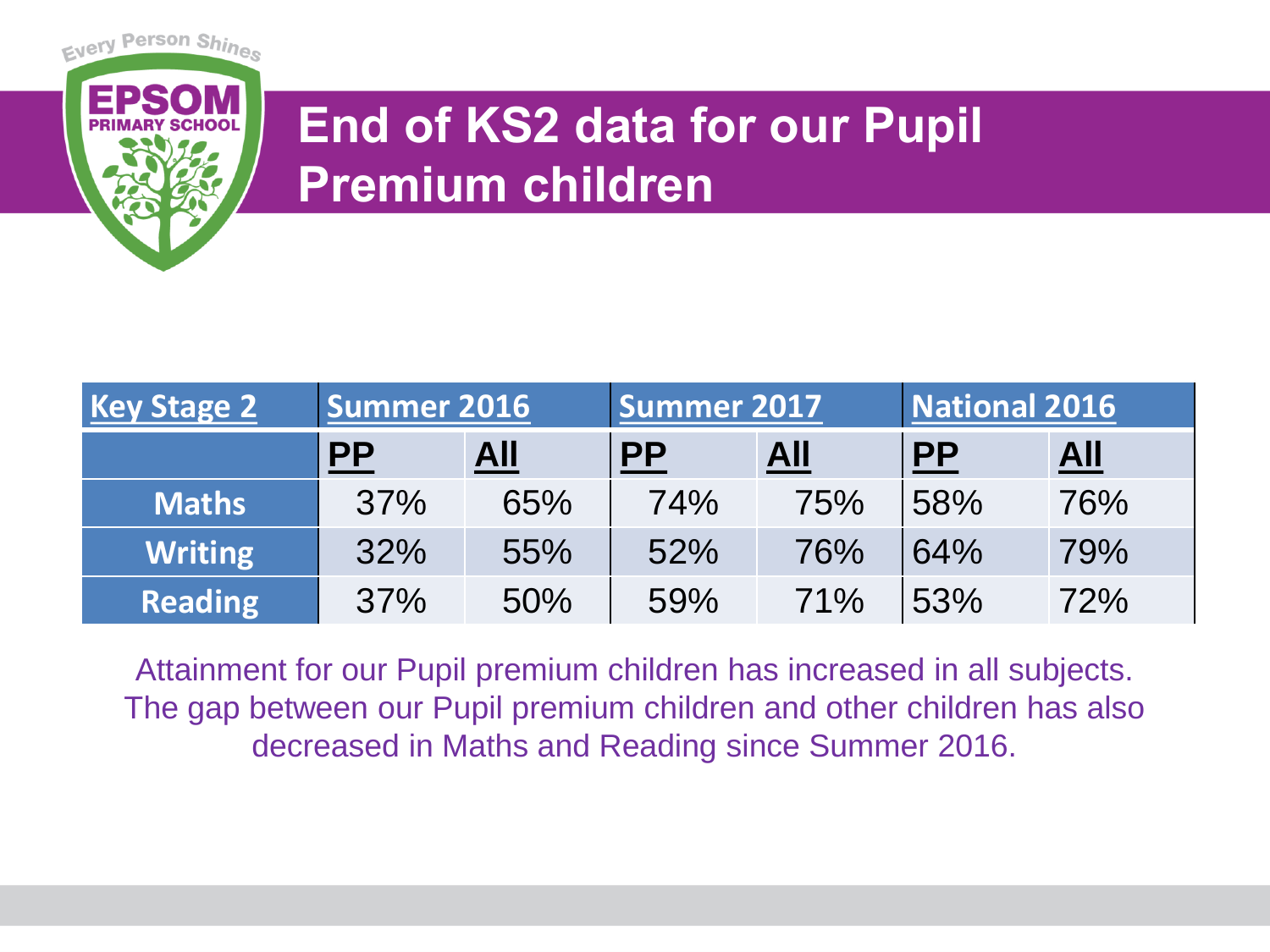

# **End of KS2 data**

## **KS2 Headlines:**

- Maths in line with National
- Reading, Writing and Maths all 10% or more up on 2016 results. Combined increased by 20%.

Combined score (% children reaching expected standard in all 3 subjects (M, R, W)

School: 58% (36/60), one child subject to remark, which will

move combined to **60%** National 61%